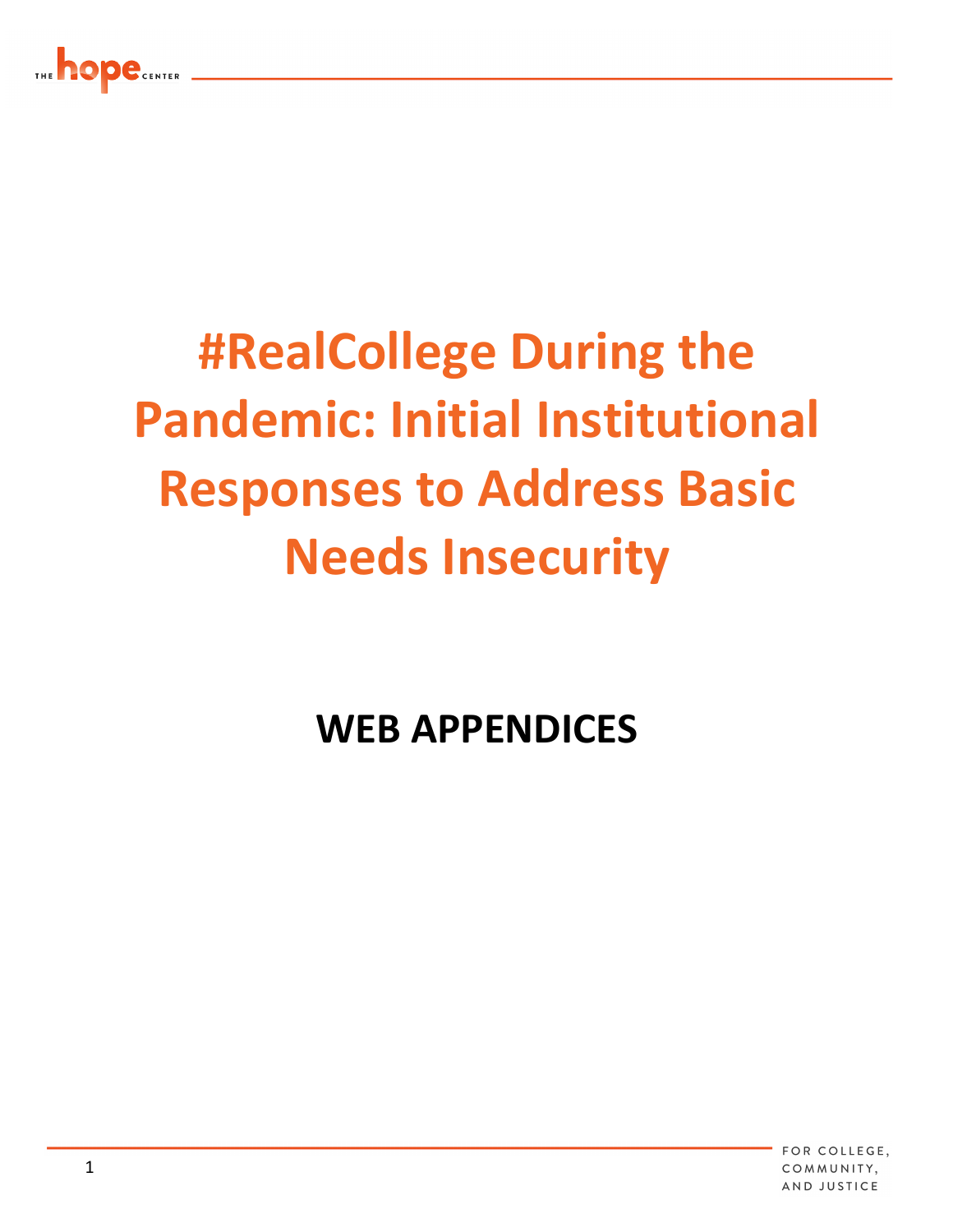

### Appendix A. Survey Methodology

#### **PARTICIPATING COLLEGES**

In order to capture how colleges were dealing with students' basic needs insecurity on their campuses, the Hope Center developed a pandemic-oriented survey for institutions. Announcements of the survey were made simultaneously on the Hope Center's website, in the Hope Center's April 10 newsletter, and via social media channels. Links to the survey were embedded in the survey announcements.

Institutions responded to the survey on a rolling basis between April 9 and May 29. There were no restrictions on either the type of institution or the seniority level of institutional representative who could respond to the survey. Steps were taken to remove duplicate responses, and in the end, 165 institutions participated in the survey.

No incentives were given to institutions for their participation; and because of the way in which the sample was constructed, a response rate cannot be calculated. As noted in the *#RealCollege During the Pandemic: Initial Institutional Responses to Address Basic Needs Insecurity* report, the sample was largely drawn from a pool of willing participants (i.e., a "convenient" sample) and, as such, the conclusions may reflect the influence of survey self-selection.

Nevertheless, while our findings may not be applicable to all postsecondary institutions, we assume that the respondents were more interested and/or knowledgeable about the topics covered by the survey than their peers at non-participating institutions.

#### **SURVEY INVITATIONS**

As mentioned above, several approaches were used to recruit institutions. The invitation from the newsletter on April 10, which also alerted institutions to participate in the student version of the #*RealCollege During the Pandemic* survey, is shown below.

\_\_\_\_\_\_\_\_\_\_\_\_\_\_\_\_\_\_\_\_\_\_\_\_\_\_\_\_\_\_\_\_\_\_\_\_\_\_\_\_\_\_\_\_\_\_\_\_\_\_\_\_\_\_\_\_\_\_\_\_\_\_\_\_\_\_\_\_\_\_

#### *New Survey Opportunities!*

*Now more than ever, it is clear that your students are humans first. Keeping them enrolled and on track to degree completion requires accurate information about their basic needs.*

*That's why our team at The Hope Center has mobilized to offer you a unique opportunity to field a "#RealCollege during COVID-19" survey to your students this spring. Our well-known and widely used survey instrument is modified to capture students' latest challenges. We are offering it to you free of charge. The results will be instrumental in shaping the actions of philanthropists and policymakers around the country.*

*To get this support, you must act now. Only an institutional leader who can authorize participation and send the survey link out to all of your enrolled students can register.*

*You must sign up here by Friday, April 17 to participate.*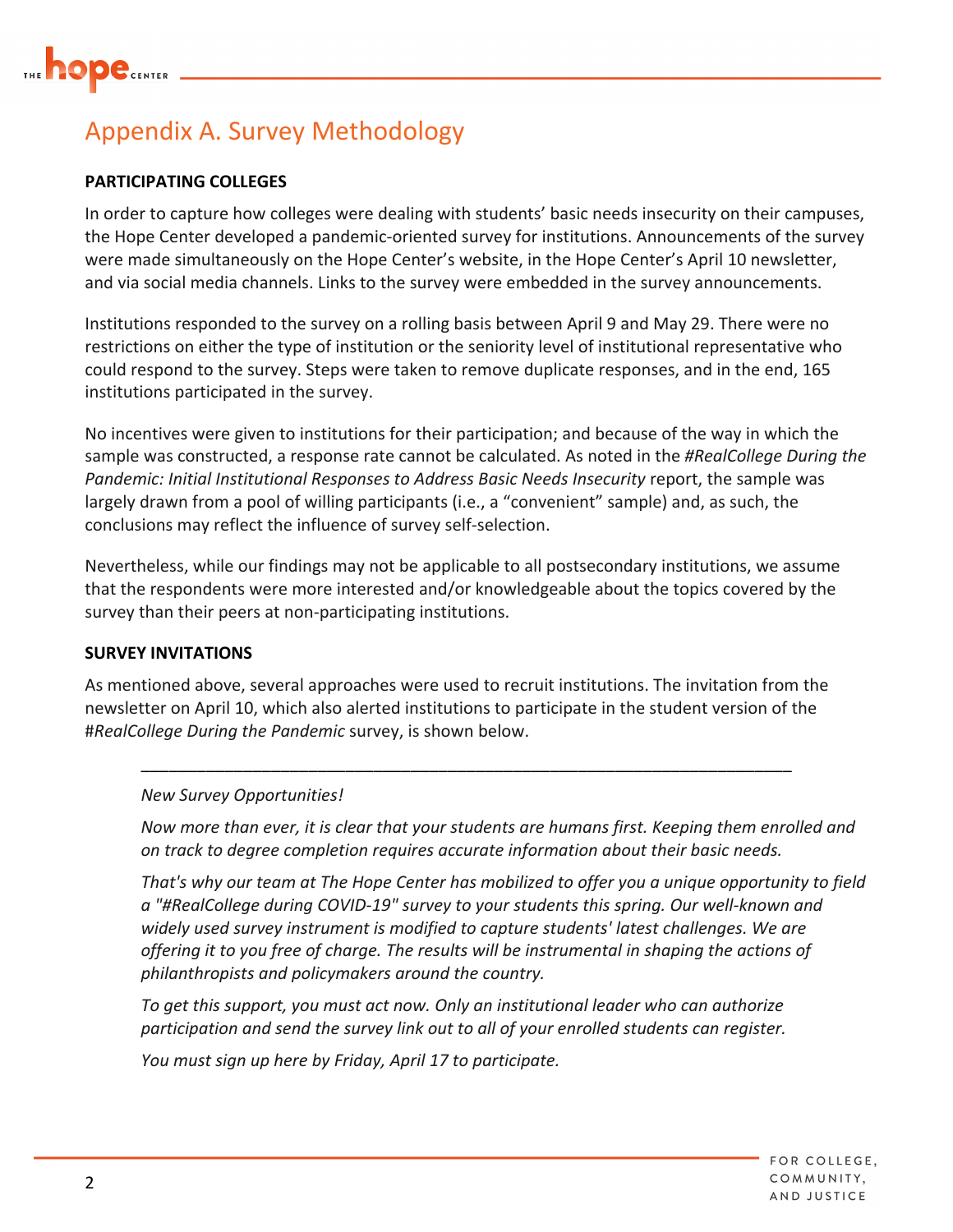

*The survey will be fielded for 3 weeks beginning April 20. A national report will be released this summer.*

*In addition, we want to know how YOU and your institution are doing at this critical time.*

*Please follow this <LINK to SURVEY> to take a short survey and let us know.*

*Lastly, we recognize this is a fluid situation, and therefore in coming weeks, we'll begin the registration process for our standard fall #RealCollege survey of students (for a charge). Both this COVID-19 student report and the fall student report will offer essential information to help your team stay on top of students' needs, raise funds, adapt, and deploy strategic supports.*

*Thank you for your hard work during this critical time. Together, we will get through this.*

\_\_\_\_\_\_\_\_\_\_\_\_\_\_\_\_\_\_\_\_\_\_\_\_\_\_\_\_\_\_\_\_\_\_\_\_\_\_\_\_\_\_\_\_\_\_\_\_\_\_\_\_\_\_\_\_\_\_\_\_\_\_\_\_\_\_\_\_\_\_

\_\_\_\_\_\_\_\_\_\_\_\_\_\_\_\_\_\_\_\_\_\_\_\_\_\_\_\_\_\_\_\_\_\_\_\_\_\_\_\_\_\_\_\_\_\_\_\_\_\_\_\_\_\_\_\_\_\_\_\_\_\_\_\_\_\_\_\_\_\_

\_\_\_\_\_\_\_\_\_\_\_\_\_\_\_\_\_\_\_\_\_\_\_\_\_\_\_\_\_\_\_\_\_\_\_\_\_\_\_\_\_\_\_\_\_\_\_\_\_\_\_\_\_\_\_\_\_\_\_\_\_\_\_\_\_\_\_\_\_\_

An example of an invitation that was shared via social media is provided below.

*Hey college leaders: How is your institution faring under COVID19? How can Hope help? Take our 2 min survey to get support. Thanks to the more than 150 #RealCollege participants thus far! <LINK TO SURVEY>*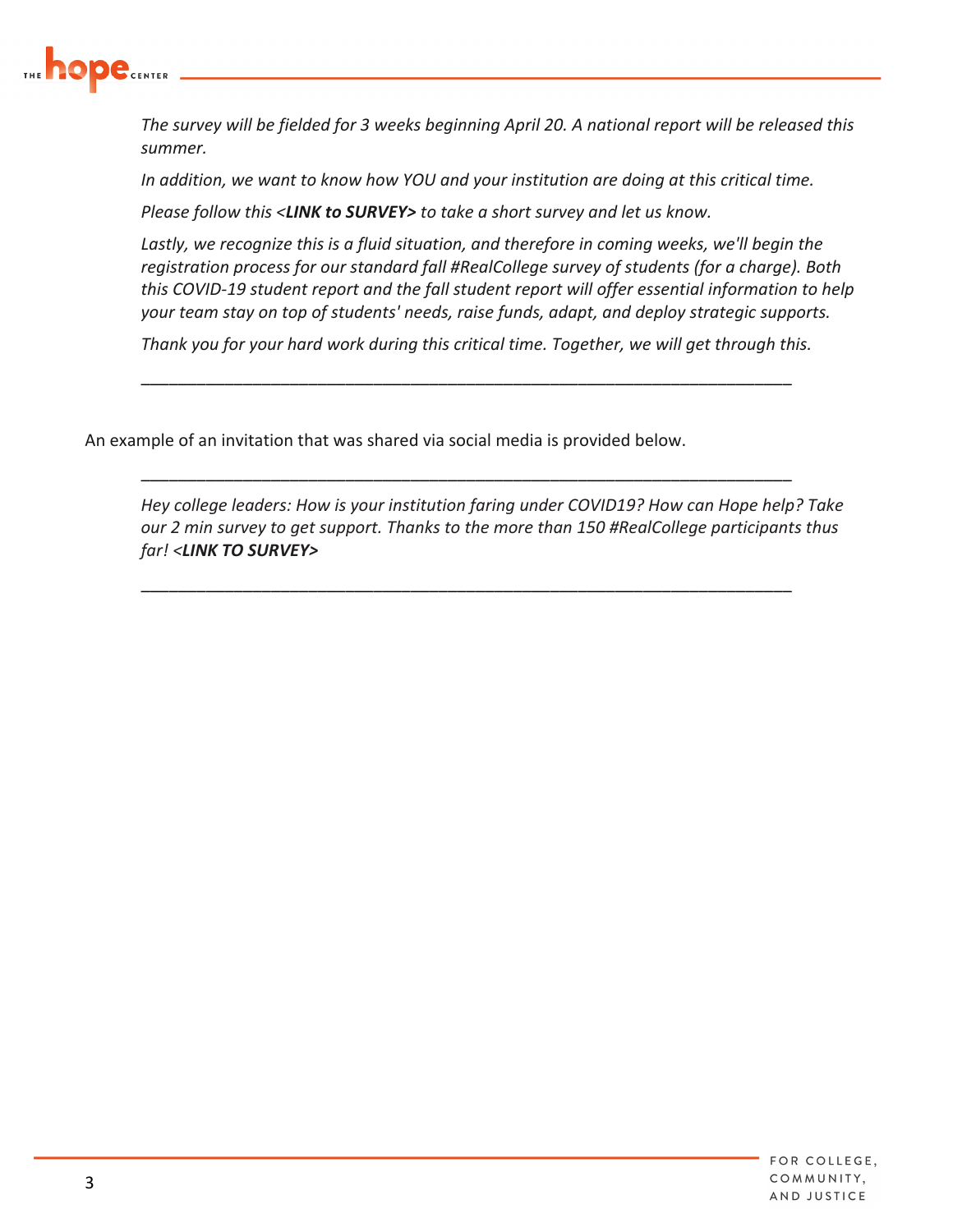

### Appendix B. Institution Survey Participants

The table below offers a more detailed description of the 165 participating institutions.

Seventy community colleges participated in the survey, and nearly as many (N=65) public four-year institutions. Private four-year institutions make up the remainder of the sample. There was robust participation from community colleges in the West, mainly from California, and private four-year institutions from the Northeast. There was also strong participation among rural community colleges. Participating public four-year institutions tended to be large, while a majority of private four-year institutions who participated in the survey enrolled fewer than 5,000 students.

### **Table B-1. Characteristics of Participating Institutions, by College Type**

|                     |    |                |             |               |              | <b>Type of Institution</b> |                |                |
|---------------------|----|----------------|-------------|---------------|--------------|----------------------------|----------------|----------------|
|                     |    |                |             | <b>Public</b> |              | <b>Public</b>              |                | <b>Private</b> |
|                     |    | <b>Overall</b> | two-year    |               |              | four-year                  | four-year      |                |
| N(colleges)         |    | 165            |             | 70            |              | 65                         |                | 30             |
|                     | N  | %              | N           | %             | N            | %                          | N              | %              |
| Level               |    |                |             |               |              |                            |                |                |
| Two-year            | 70 | 42             | 70          | 100           | $\mathbf 0$  | 0                          | 0              | 0              |
| Four-year           | 95 | 58             | $\mathbf 0$ | $\mathbf 0$   | 65           | 100                        | 30             | 100            |
| <b>Region</b>       |    |                |             |               |              |                            |                |                |
| West                | 53 | 32             | 28          | 40            | 22           | 34                         | 3              | 10             |
| Midwest             | 29 | 18             | 9           | 13            | 11           | 17                         | 9              | 30             |
| South               | 40 | 24             | 14          | 20            | 21           | 32                         | 5              | 17             |
| Northeast           | 43 | 26             | 19          | 27            | 11           | 17                         | 13             | 43             |
| <b>Urbanization</b> |    |                |             |               |              |                            |                |                |
| City                | 86 | 52             | 29          | 41            | 38           | 58                         | 19             | 63             |
| Suburb              | 48 | 29             | 26          | 37            | 15           | 23                         | $\overline{7}$ | 23             |
| Town                | 21 | 13             | 6           | 9             | 11           | 17                         | 4              | 13             |
| Rural               | 10 | 6              | 9           | 13            | $\mathbf{1}$ | $\overline{2}$             | $\mathbf 0$    | $\mathbf 0$    |
| <b>Size</b>         |    |                |             |               |              |                            |                |                |
| <b>Under 5,000</b>  | 34 | 21             | 13          | 19            | 4            | 6                          | 17             | 57             |
| 5,000-9,999         | 55 | 33             | 32          | 46            | 19           | 29                         | $\overline{4}$ | 13             |
| 10,000-19,999       | 27 | 16             | 13          | 19            | 10           | 15                         | 4              | 13             |
| 20,000 or more      | 49 | 30             | 12          | 17            | 32           | 49                         | 5              | 17             |

Source: Integrated Postsecondary Education Data System (2019)

Notes: Cumulative percentages may not add up to 100 due to rounding.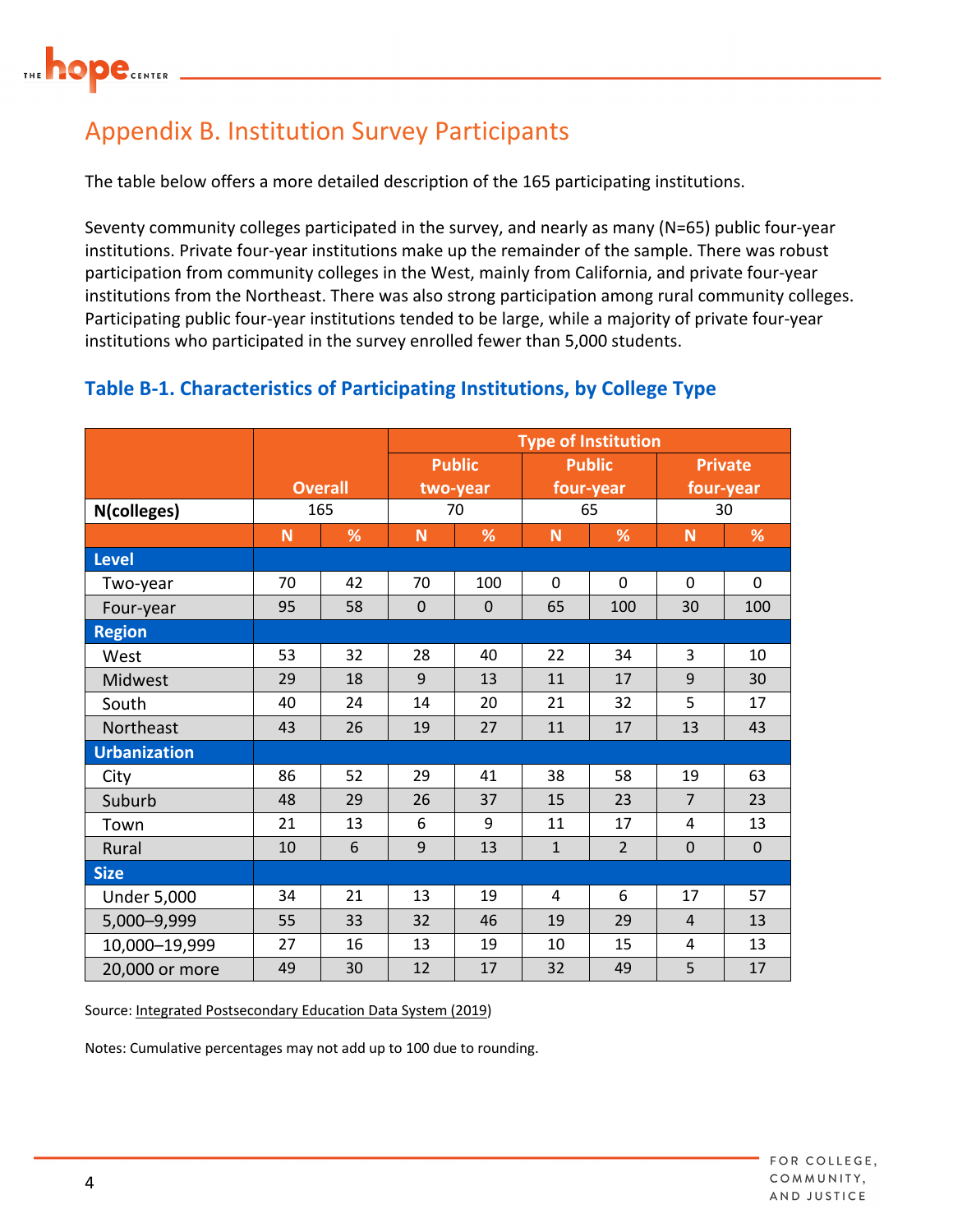# THE **hope** CENTER

### Appendix C. Tables on Data Used in Report

### **Table C-1. Estimated Percentage of Students Affected by Basic Needs Insecurity During the Pandemic, by College Type (Table 1)**

|                                       |                |                |                |                |                | <b>Type of Institution</b> |                |                |  |
|---------------------------------------|----------------|----------------|----------------|----------------|----------------|----------------------------|----------------|----------------|--|
|                                       |                |                |                | <b>Public</b>  |                | <b>Public</b>              |                | <b>Private</b> |  |
|                                       |                | <b>Overall</b> |                | two-year       |                | four-year                  |                | four-year      |  |
|                                       | N              | %              | N              | %              | N              | %                          | N              | %              |  |
| <b>Affected by food insecurity</b>    |                |                |                |                |                |                            |                |                |  |
| Lowest quintile                       | 26             | 19             | 5              | 8              | 15             | 26                         | 6              | 27             |  |
| Low-middle quintile                   | 52             | 38             | 25             | 42             | 19             | 33                         | 8              | 36             |  |
| Middle quintile                       | 36             | 26             | 15             | 25             | 17             | 30                         | $\overline{4}$ | 18             |  |
| Middle-high quintile                  | 16             | 12             | $\mathsf 9$    | 15             | $\overline{4}$ | $\overline{7}$             | $\overline{3}$ | 14             |  |
| Highest quintile                      | 8              | 6              | 5              | 8              | $\overline{2}$ | $\overline{4}$             | $\mathbf{1}$   | 5              |  |
| <b>Total average</b>                  | 138            | 23             | 59             | 25             | 57             | 21                         | 22             | 22             |  |
| <b>Affected by housing insecurity</b> |                |                |                |                |                |                            |                |                |  |
| Lowest quintile                       | 42             | 31             | 11             | 19             | 23             | 40                         | 8              | 36             |  |
| Low-middle quintile                   | 45             | 33             | 18             | 31             | 19             | 33                         | 8              | 36             |  |
| Middle quintile                       | 25             | 18             | 13             | 22             | 10             | 18                         | $\overline{2}$ | 9              |  |
| Middle-high quintile                  | 18             | 13             | 12             | 21             | 3              | 5                          | 3              | 14             |  |
| Highest quintile                      | $\overline{7}$ | 5              | $\overline{4}$ | $\overline{7}$ | $\overline{2}$ | $\overline{4}$             | $\mathbf{1}$   | 5              |  |
| <b>Total average</b>                  | 137            | 24             | 58             | 29             | 57             | 20                         | 22             | 20             |  |
| <b>Affected by homelessness</b>       |                |                |                |                |                |                            |                |                |  |
| Lowest quintile                       | 101            | 74             | 36             | 62             | 49             | 86                         | 16             | 73             |  |
| Low-middle quintile                   | 24             | 18             | 14             | 24             | 6              | 11                         | $\overline{4}$ | 18             |  |
| Middle quintile                       | 5              | 4              | 4              | $\overline{7}$ | 0              | 0                          | $\mathbf{1}$   | 5              |  |
| Middle-high quintile                  | 5              | $\overline{4}$ | 3              | 5              | $\overline{2}$ | $\overline{4}$             | $\overline{0}$ | $\overline{0}$ |  |
| Highest quintile                      | $\overline{2}$ | 1              | $\mathbf{1}$   | $\overline{2}$ | $\overline{0}$ | $\mathbf 0$                | $\mathbf{1}$   | 5              |  |
| <b>Total average</b>                  | 137            | 18             | 58             | 19             | 57             | 18                         | 22             | 16             |  |

Source: #RealCollege During the Pandemic: Initial Institutional Responses to Address Basic Needs Insecurity

Notes: Cumulative percentages may not add up to 100 due to rounding. The sub-categories under each main category of basic needs refer to the estimated percentage of students, expressed in quintiles, at each institution who are affected by food insecurity, housing insecurity, and homelessness. For instance, 8% of public two-year institutions estimated that fewer than 20% of their students are affected by food insecurity, whereas 26% of public four-year institutions estimated the same.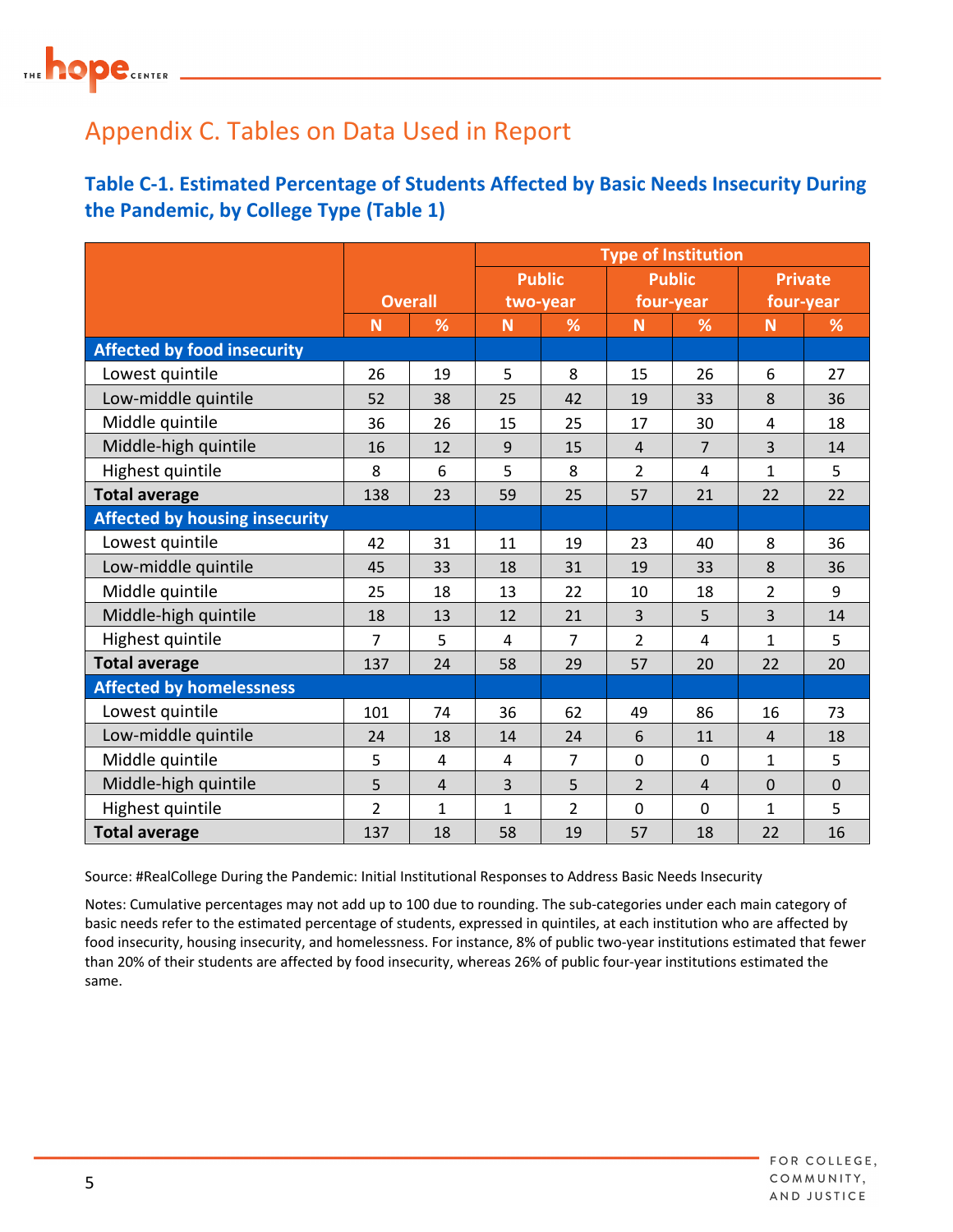

### **Table C-2. Extent of Campus Discussion about Basic Needs Insecurity, by College Type (Figure 1)**

|                             |                |    | <b>Type of Institution</b> |               |           |               |                |    |  |  |
|-----------------------------|----------------|----|----------------------------|---------------|-----------|---------------|----------------|----|--|--|
|                             |                |    |                            | <b>Public</b> |           | <b>Public</b> | <b>Private</b> |    |  |  |
|                             | <b>Overall</b> |    | two-year                   |               | four-year |               | four-year      |    |  |  |
| <b>Extent of discussion</b> | N              | %  | N                          | %             | N         | %             | N              | %  |  |  |
| A little to none at all     | 14             | 9  | 4                          | 6             |           | 11            | 3              | 12 |  |  |
| A moderate amount           | 35             | 23 | 16                         | 24            | 13        | 21            | 6              | 23 |  |  |
| A lot                       | 48             | 31 | 20                         | 30            | 24        | 39            | 4              | 15 |  |  |
| A great deal                | 57             | 37 | 26                         | 39            | 18        | 29            | 13             | 50 |  |  |

Source: #RealCollege During the Pandemic: Initial Institutional Responses to Address Basic Needs Insecurity

Notes: Cumulative percentages may not add up to 100 due to rounding. Three "I do not know/unsure" responses were excluded from the analysis.

### **Table C-3. Extent of Campus Discussion about Basic Needs Insecurity as a Driver for Degree Non-Completion, by College Type (Figure 2)**

|                          |    |                | <b>Type of Institution</b> |    |                            |    |           |                |  |  |
|--------------------------|----|----------------|----------------------------|----|----------------------------|----|-----------|----------------|--|--|
| <b>Driver for degree</b> |    | <b>Overall</b> | <b>Public</b><br>two-year  |    | <b>Public</b><br>four-year |    | four-year | <b>Private</b> |  |  |
| non-completion           | N  | %              | N                          | %  | N                          | %  | N         | %              |  |  |
| A little to none at all  | 28 | 19             | 11                         | 17 | 11                         | 19 | 6         | 27             |  |  |
| A moderate amount        | 39 | 27             | 11                         | 17 | 21                         | 36 |           | 32             |  |  |
| A lot                    | 40 | 27             | 26                         | 39 | 12                         | 21 |           | 9              |  |  |
| A great deal             | 39 | 27             | 18                         | 27 | 14                         | 24 |           | 32             |  |  |

Source: #RealCollege During the Pandemic: Initial Institutional Responses to Address Basic Needs Insecurity

Notes: Cumulative percentages may not add up to 100 due to rounding. Twelve "I do not know/unsure" responses were excluded from the analysis.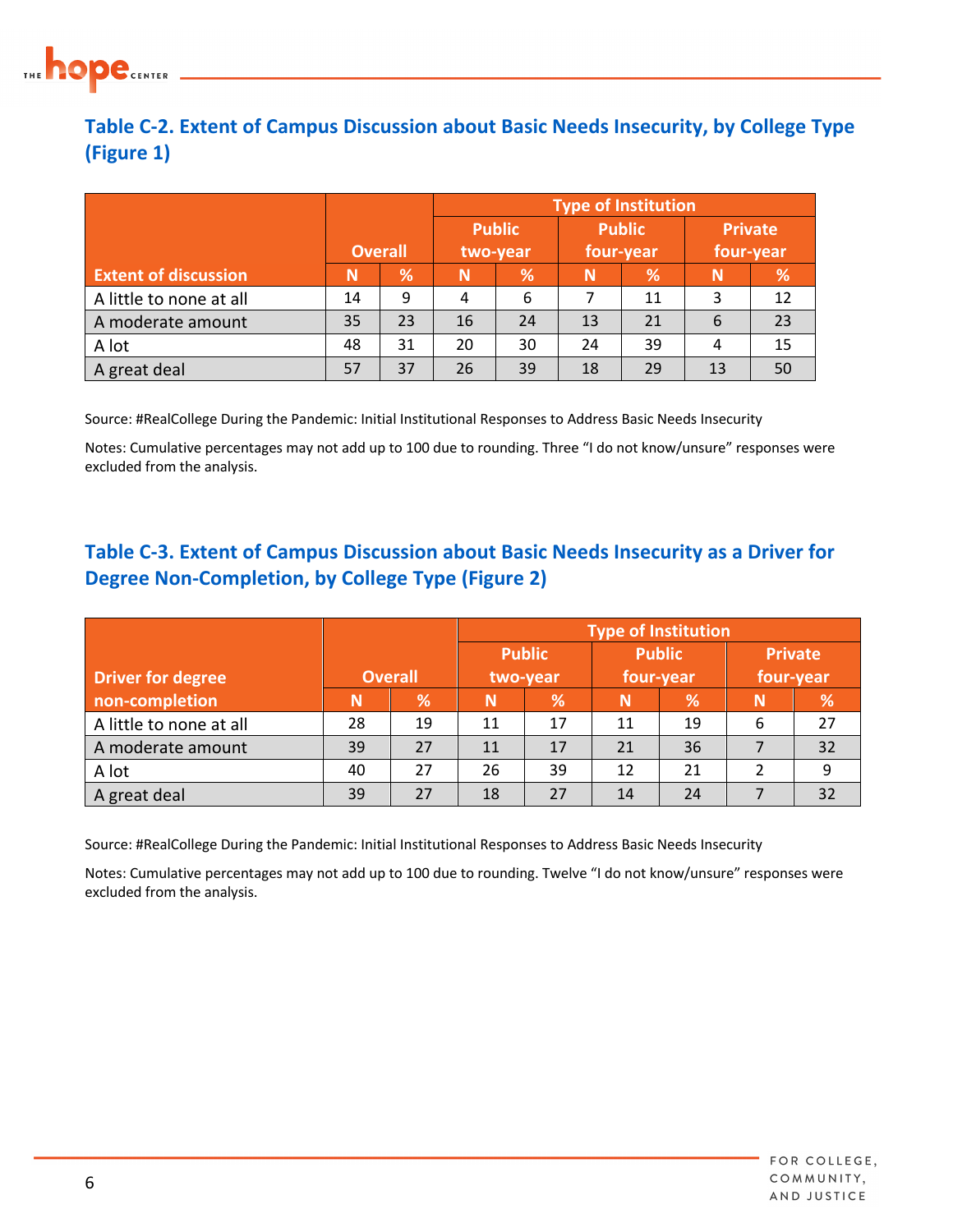

### **Table C**-**4. Types of Support Sought to Address Students' Basic Needs During the Pandemic, by College Type (Table 2)**

|                                                                                  |    |                | <b>Type of Institution</b> |               |                |               |                |    |  |
|----------------------------------------------------------------------------------|----|----------------|----------------------------|---------------|----------------|---------------|----------------|----|--|
|                                                                                  |    |                |                            | <b>Public</b> |                | <b>Public</b> | <b>Private</b> |    |  |
|                                                                                  |    | <b>Overall</b> | two-year                   |               | four-year      |               | four-year      |    |  |
| Type of support sought                                                           | N  | %              | N                          | %             | N              | %             | N              | %  |  |
| No additional support is<br>needed                                               | 13 | 11             | 3                          | 6             | $\overline{7}$ | 16            | 3              | 17 |  |
| Data collection to<br>understand how students<br>are affected by the<br>pandemic | 67 | 58             | 32                         | 60            | 25             | 57            | 10             | 56 |  |
| Support for state and/or<br>federal policy advocacy                              | 63 | 55             | 32                         | 60            | 26             | 59            | 5              | 28 |  |
| Information on how to<br>connect students to public<br>benefits programs         | 59 | 51             | 26                         | 49            | 23             | 52            | 10             | 56 |  |
| Guidance on how to<br>effectively distribute<br>emergency aid at scale           | 56 | 49             | 30                         | 57            | 17             | 39            | 9              | 50 |  |
| Ideas for how to effectively<br>fundraise for basic needs<br>programs            | 52 | 45             | 26                         | 49            | 18             | 41            | 8              | 44 |  |

Source: #RealCollege During the Pandemic: Initial Institutional Responses to Address Basic Needs Insecurity

Notes: Examples of the types of help needed to address students' basic needs are not mutually exclusive.

### **Table C-5. Supports Currently Offered to Students During the Pandemic, by College Type (Table 3)**

|                                      |     |                | <b>Type of Institution</b> |                                |    |    |           |                |  |  |
|--------------------------------------|-----|----------------|----------------------------|--------------------------------|----|----|-----------|----------------|--|--|
|                                      |     |                |                            | <b>Public</b><br><b>Public</b> |    |    |           | <b>Private</b> |  |  |
|                                      |     | <b>Overall</b> | four-year<br>two-year      |                                |    |    | four-year |                |  |  |
| Type of support                      | Ν   | %              | N                          | %                              | N  | %  | N         | %              |  |  |
| Emergency cash grants                | 100 | 79             | 42                         | 76                             | 42 | 79 | 16        | 89             |  |  |
| Open/active on-campus<br>food pantry | 73  | 58             | 27                         | 49                             | 37 | 70 | 9         | 50             |  |  |
| <b>Support accessing SNAP</b>        | 72. | 57             | 32                         | 58                             | 29 | 55 | 11        | 61             |  |  |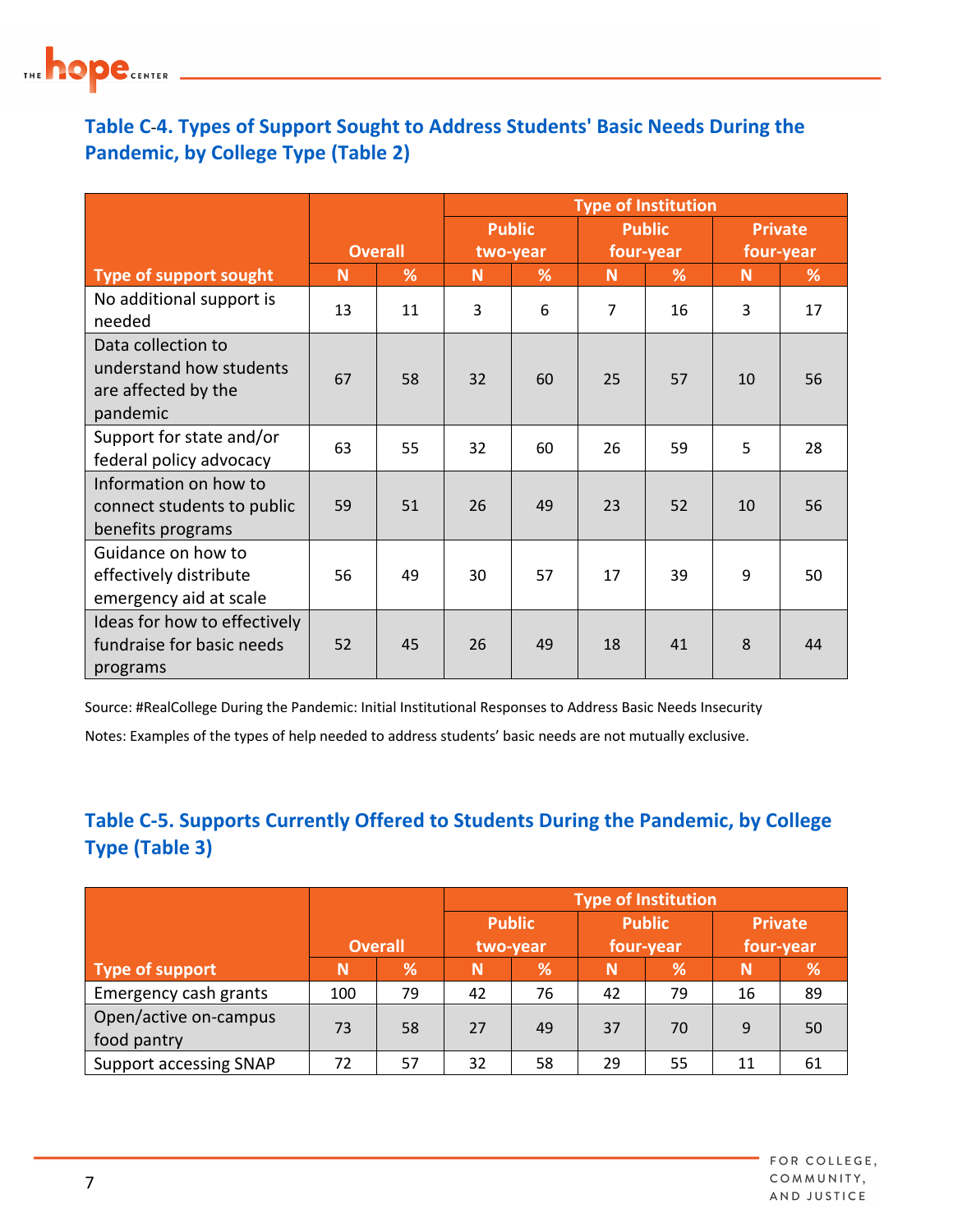

| Emergency housing or<br>resource referral system to<br>homelessness services<br>providers | 59 | 47 | 24 | 44 | 25 | 47 | 10             | 56 |
|-------------------------------------------------------------------------------------------|----|----|----|----|----|----|----------------|----|
| Grocery gift cards                                                                        | 49 | 39 | 22 | 40 | 18 | 34 | 9              | 50 |
| Single point of contact for<br>homeless students                                          | 45 | 36 | 21 | 38 | 22 | 42 | $\overline{2}$ | 11 |
| On-campus dining services<br>offering meals to go                                         | 44 | 35 | 3  | 5  | 34 | 64 | 7              | 39 |
| Support accessing<br>unemployment insurance                                               | 39 | 31 | 18 | 33 | 15 | 28 | 6              | 33 |

Source: #RealCollege During the Pandemic: Initial Institutional Responses to Address Basic Needs Insecurity

Notes: Examples of supports currently offered to students are not mutually exclusive.

### **Table C-6. Status of Emergency Aid Programs, by College Type (Figure 3)**

|                              |                |      | <b>Type of Institution</b> |                                |           |    |           |                |  |  |  |
|------------------------------|----------------|------|----------------------------|--------------------------------|-----------|----|-----------|----------------|--|--|--|
|                              |                |      |                            | <b>Public</b><br><b>Public</b> |           |    |           | <b>Private</b> |  |  |  |
| <b>Emergency aid program</b> | <b>Overall</b> |      |                            | two-year                       | four-year |    | four-year |                |  |  |  |
| available                    | Ν              | $\%$ |                            | %                              |           | %  | N         | %              |  |  |  |
| No                           | 27             | 20   | 17                         | 29                             |           | 13 |           | 14             |  |  |  |
| Yes                          | 107            | 80   | 41                         | 71                             | 48        | 87 | 18        | 86             |  |  |  |

Source: #RealCollege During the Pandemic: Initial Institutional Responses to Address Basic Needs Insecurity

### **Table C-7. Selected Characteristics of Emergency Aid Programs, by College Type (Table 4)**

|                            |                |    | <b>Type of Institution</b> |          |    |               |                |    |  |  |
|----------------------------|----------------|----|----------------------------|----------|----|---------------|----------------|----|--|--|
|                            |                |    | <b>Public</b>              |          |    | <b>Public</b> | <b>Private</b> |    |  |  |
| <b>Characteristics of</b>  | <b>Overall</b> |    |                            | two-year |    | four-year     | four-year      |    |  |  |
| emergency aid programs     | N              | %  | N                          | %        | N  | %             | N              | %  |  |  |
| Uses an online application | 74             | 77 | 28                         | 74       | 33 | 80            | 13             | 76 |  |  |
| form                       |                |    |                            |          |    |               |                |    |  |  |
| Distributes cash           | 46             | 48 | 20                         | 53       | 16 | 39            | 10             | 59 |  |  |
| Supported by extensive     | 44             | 46 | 17                         | 45       | 21 | 51            | 6              | 35 |  |  |
| fundraising                |                |    |                            |          |    |               |                |    |  |  |